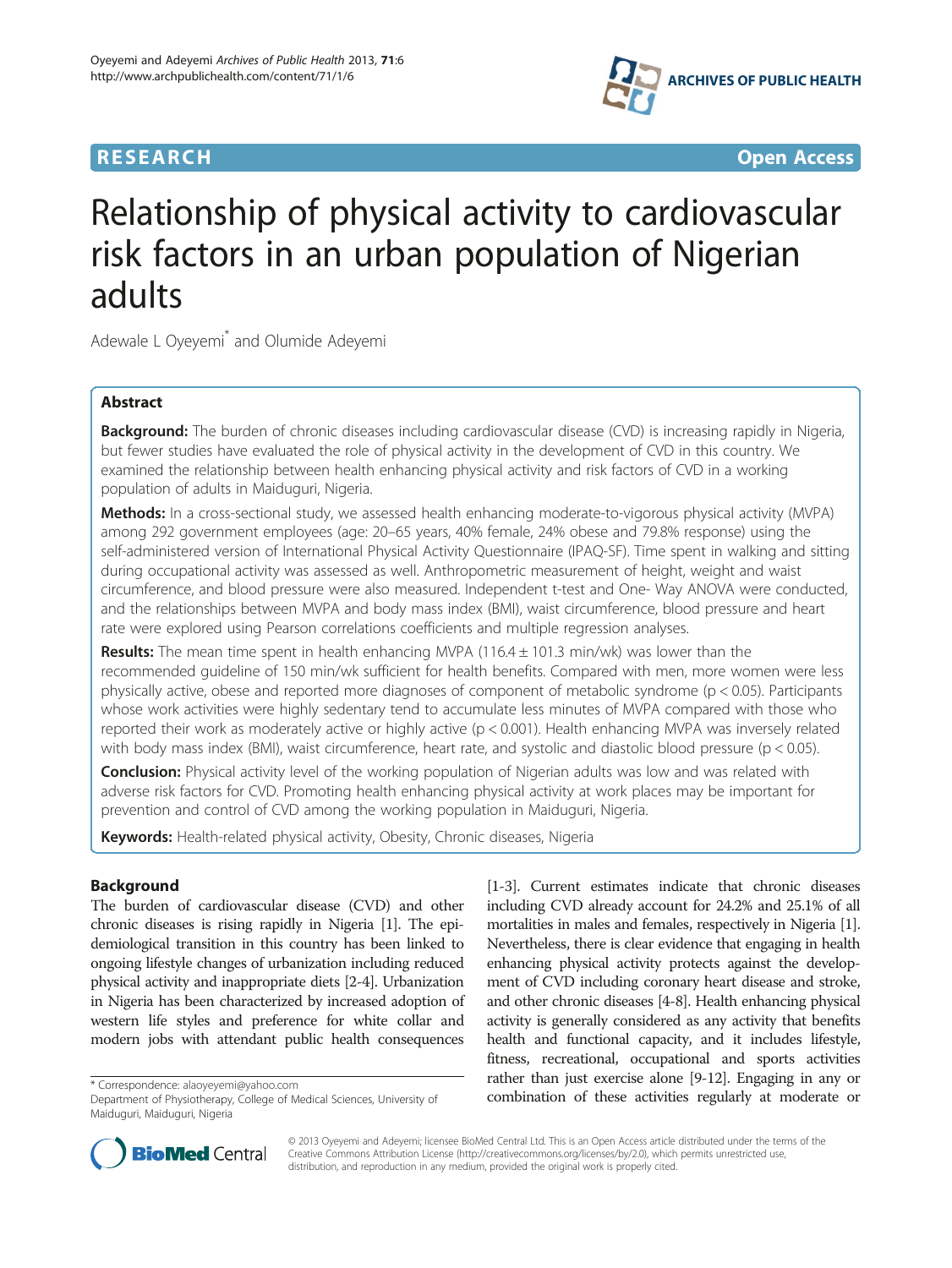<span id="page-1-0"></span>vigorous intensity is an important public health recommendation, and guidelines for sufficient health-enhancing physical activity are based on moderate-to-vigorous physical activity (MVPA) [[11,12\]](#page-7-0).

Until very recently [[13,14\]](#page-7-0), most studies from Nigeria have focused on therapeutic exercise and exercise training [[15](#page-7-0)-[18\]](#page-7-0), neglecting the health effects of everyday activities like occupational related physical activity, tasks and chores around the home and walking for different purposes that have become central to public health interventions [\[10](#page-7-0),[11,19,20](#page-7-0)]. Promoting multiple forms of activities that contribute to health enhancing physical activity is one of four strategies recommended by the United Nations to reduce global epidemics of chronic non-communicable diseases [\[21](#page-7-0)], but strategies should be evidence base. Since Nigeria is the most populated country in Africa and with attendant rising rates of chronic diseases [\[1,2\]](#page-7-0), there is clear relevance for understanding the relationships between risk factors of CVD and health enhancing physical activity in this country.

Blood pressure and anthropometric variables like body mass index and waist circumference are good markers and predictors of CVD because they are easy to use, less expensive and have been found to be strongly and consistently associated with risk factors of CVD and other chronic diseases, including coronary heart disease, type 2- diabetes and obesity [\[10,22](#page-7-0)-[25](#page-7-0)]. Sufficient health enhancing physical activity has been negatively associated with these markers of risk of CVD [[26](#page-7-0)-[31](#page-7-0)], but has been relatively unstudied in Nigeria. To our knowledge, only two studies were available from Nigeria that explored the relationship between health enhancing physical activity and risk factors of CVD [[32,33\]](#page-7-0). These studies were conducted over a decade ago, one of them did not directly explore the relationship between risk factors of CVD and physical activity [\[33\]](#page-7-0), and it is not clear if these studies can be situated within the context of present level of urbanization in Nigeria. It is important to study the working population in Nigeria because they constitute a productive segment of the Nigerian society, are the driving force of the economy and are more likely to be receptive and impacted by the ongoing lifestyle changes of urbanization. The aim of this study was to examine the relationship between health enhancing physical activity and cardiovascular disease risk factors including body mass index, waist circumference and blood pressure in a working population of adults in Maiduguri, Nigeria. A secondary objective was to investigate the effect of occupational activity on physical activity level, BMI, waist circumference and blood pressure.

## Methods

Similar to the methodology of a previous study [\[26](#page-7-0)], workers were recruited from work places with variations in occupational activity level (see Table 1). Six

Table 1 Description of general health, education, and occupational characteristics of the participants

| <b>Characteristics</b> | <b>Total</b><br>Women<br>$(N = 292)$<br>$(n = 102)$ |           | Men<br>$(n = 190)$ | p-value <sup>a</sup> |
|------------------------|-----------------------------------------------------|-----------|--------------------|----------------------|
|                        | n (%)                                               | n (%)     | n (%)              |                      |
| Health Status          |                                                     |           |                    | 0.282                |
| Excellent              | 65 (22.3)                                           | 18 (17.6) | 47 (24.7)          |                      |
| Good                   | 202 (69.2)                                          | 73 (71.6) | 129 (67.9)         |                      |
| Fair                   | 25 (8.5)                                            | 11(10.8)  | 14(7.4)            |                      |
| Health Problemt        |                                                     |           |                    |                      |
| Diabetes               | 16 (8.9)                                            | 7(7.1)    | 9(11.3)            |                      |
| <b>Heart Disease</b>   | 22 (12.4)                                           | 8(8.2)    | 14 (17.5)          |                      |
| Hypertension           | 41 (23.1)                                           | 25 (25.5) | 16 (20.6) ††       |                      |
| High Cholesterol       | 12 (6.8)                                            | 9(9.2)    | $3(3.7)$ ††        |                      |
| Metabolic Syndrome     | 87 (48.8)                                           | 49 (50.0) | 38 (46.9) ††       |                      |
| Body Mass Index        |                                                     |           |                    | $< 0.001*$           |
| Normal weight          | 134 (45.9)                                          | 22 (21.6) | 112 (58.9)         |                      |
| Overweight             | 88 (30.1)                                           | 37 (36.3) | 51 (26.8)          |                      |
| Obese                  | 70 (24.0)                                           | 43 (42.1) | 27 (14.3)          |                      |
| <b>Education level</b> |                                                     |           |                    | 0.069                |
| > Secondary school     | 256 (87.7)                                          | 88 (86.3) | 168 (88.4)         |                      |
| Secondary school       | 26 (8.9)                                            | 13 (12.7) | 13 (6.8)           |                      |
| < Secondary school     | 10(3.4)                                             | 1(1.0)    | 9(4.7)             |                      |
| Work Setting           |                                                     |           |                    | 0.051                |
| Health sector          | 41 (14.1)                                           | 23 (22.5) | 18 (9.5)           |                      |
| Education sector       | 45 (15.4)                                           | 19 (18.6) | 26 (13.7)          |                      |
| Ministry               | 206 (70.5)                                          | 60 (58.8) | 146 (76.8)         |                      |
| Occupation activity    |                                                     |           |                    | $0.003*$             |
| Highly sedentary       | 62 (21.2)                                           | 33 (32.4) | 29 (15.3)          |                      |
| Moderately sedentary   | 109 (37.3)                                          | 37 (36.3) | 72 (37.9)          |                      |
| Moderately active      | 47 (16.1)                                           | 15 (14.7) | 32 (16.8)          |                      |
| Highly active          | 74 (25.4)                                           | 17 (16.7) | 57 (30.0)          |                      |

BMI\_ Body Mass Index.

WC Waist circumference.

<sup>a</sup>- p- value based on Chi-Square statistic;\*  $p < 0.05$  was considered significant. †\_ Values do not add up due to missing data (13 missing data for heart disease, 6 for hypertension, and 28 for high cholesterol). ††\_ Only for hypertension ( $p = 0.045$ ), high cholesterol ( $p = 0.023$ ) and metabolic syndrome  $(p = 0.048)$  were significant differences exist in health problems between men and women.

workplaces (2 each in the health sector, education sector and government ministry) with more than 100 employees were purposively recruited from federal or state government funded facilities in Maiduguri, North Eastern Nigeria. Occupational activities at the health sector typically involved meeting with patients or clients in an office setting or long-term care of patients in an institutional setting, but also included administrative and other services (e.g., kitchen workers). Work activities at the educational sector involved teaching, research and also included managerial, administrative, or clerical work. For the Government ministry, work activities descriptions were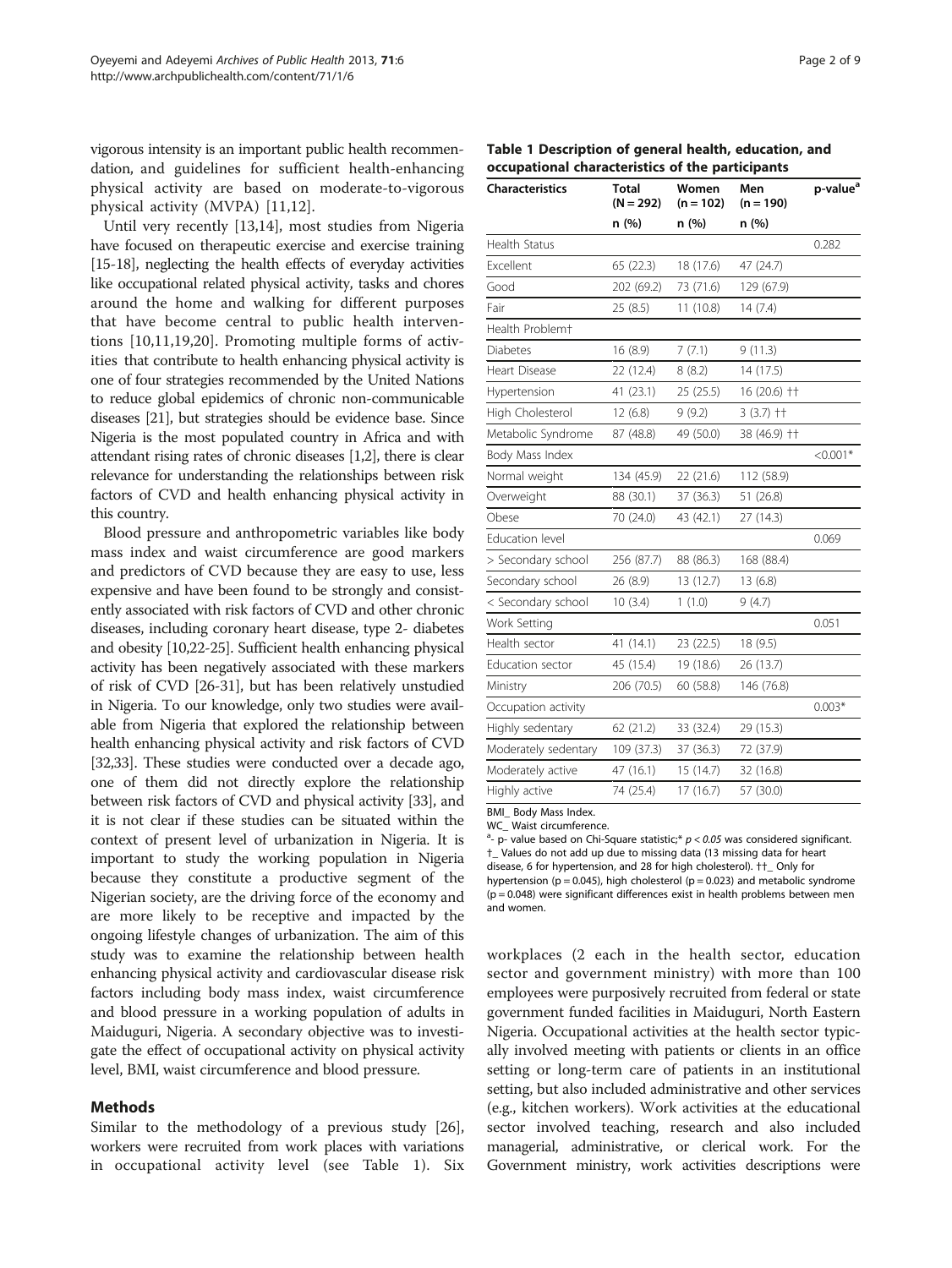clerical, administrative or managerial in nature and involved significant sitting time on the typewriter or computer. All workers in the selected workplaces who met the eligibility criteria of being between 18 and 65 years old, not having any disability that prevents independent walking and able to complete questionnaire in English language were invited to participate in a cross-sectional study. A total of 386 workers (60 in the health sector, 63 in education sector and 255 in government ministry) were surveyed, out of whom 55 refused to participate and 23 were not present during data collection. The response rate was 79.8% overall. Of the 308 participants that completed the survey, 292 workers that comprise 102 (35.0%) women and 190 (65.0%) men, aged  $44.9 \pm 8.5$  years provided usable physical activity data and were included in the analysis. All participants provided informed consent, and the study was approved by the Research and Ethics Committee of the University of Maiduguri Teaching Hospital, Maiduguri.

## Data collection

Data were collected at the workplace at a time that was convenient to both workers and the research team. Each participant completed a questionnaire to provide data regarding occupational activity, education, health status and previous diagnoses of components of metabolic syndrome. Occupational activity was defined as highly sedentary (sitting more than 75% of work time), moderately sedentary (sitting more than 50% of the work time), moderately active (moving about more than 50% of the work time), or highly active (moving about more than 75% of the work time). Educational level was classified as more than secondary education, secondary school education, and less than secondary school education. Participants' health status was classified as excellent, good or fair. For previous diagnoses of components of metabolic syndrome, participants were to recall any diagnosis of elevated blood pressure (hypertension), elevated fasting glucose (diabetes), elevated triglycerides (hypercholesterolemia), elevated waist circumference (abdominal obesity), reduced high-density lipoprotein or heart disease by their physician or any other health workers. Participants with a known diagnosis of three or more of these conditions were considered to have the metabolic syndrome [[34\]](#page-7-0).

#### Physical activity

The short version of the international physical activity questionnaire (IPAQ-SF) was used to assess health enhancing physical activity level of the participants. The questionnaire estimated vigorous- and moderate- intensity activities, and walking in terms of frequency (days/wk) and duration (min/day) in the last 7 days. These activity categories may be treated separately by computing the total minutes of each category in a week or multiplied by

their estimated values in METs and summed to gain an overall estimate of physical activity in a week [[35](#page-8-0)]. Total minute of moderate-to vigorous physical activity (MVPA) was the primary physical activity outcome in this study, and was computed by summing minutes of time per day of moderate- and vigorous-intensity activity. Meeting recommendation on physical activity for health was defined according to the global standard of accumulating at least 150 minutes of MVPA per week [\[11,12\]](#page-7-0). The test retest reliability (ICC =  $0.33 - 0.73$ ) and concurrent validity (ρ =0.78- 0.92) of the IPAQ-SF among Nigerian adults are good and acceptable [\[36](#page-8-0)]. Acceptable test retest reliability ( $r = 0.70 - 0.97$ ) and criterion validity ( $r = 0.23$ ) compared with accelerometer monitoring has also been reported for IPAQ in both the developed and developing countries [\[35](#page-8-0)].

## Anthropometric measures

Height (to the nearest 0.5 cm) and weight (to the nearest 0.2 kg) were measured in light clothing and without shoes, using standardized instruments. Body mass index (BMI) was calculated as body weight divided by the square of height ( $\text{kg m}^{-2}$ ), and participants were categorized into normal weight (18.5- 24.9 kg m<sup>-2</sup>), overweight (25.0- 29.9 kg  $\text{m}^{-2}$ ) and obese ( $\geq 30.0 \text{ kg m}^{-2}$ ) groups according to the WHO guidelines [\[37](#page-8-0)]. Waist circumference measurements (to the nearest 0.5 cm) were standardized by placing the measuring tape at the level of the last rib in standing subjects [\[26\]](#page-7-0). The criterion for defining abdominal obesity was based on the recent international consensus cut-points of ≥ 94cm and ≥ 80cm for Sub-Saharan African men and women, respectively [\[34\]](#page-7-0).

#### Blood pressure

Resting blood pressure and heart rate were obtained using a Dinamap (model 8100/8101) digital blood pressure measuring device, after the participants have been sitting quietly for 5 minutes. Three measurements were taken at intervals of 3–5 minutes on the left arm, and the mean systolic blood pressure, diastolic blood pressure and heart rate were used in the analysis.

#### Statistical analysis

Because physical activity variables are often skewed, the square root of the original variable (min/week of moderate-to-vigorous physical activity) was used in the analyses to improve normality. Raw data were used to present the descriptive statistics.

Descriptive data are presented as means and standard deviation (SD) for continuous data and proportions for categorical data. The independent t- test was conducted to compare the differences in moderate-to-vigorous physical activity (MVPA) levels and cardiovascular disease risk factors between men and women, and also to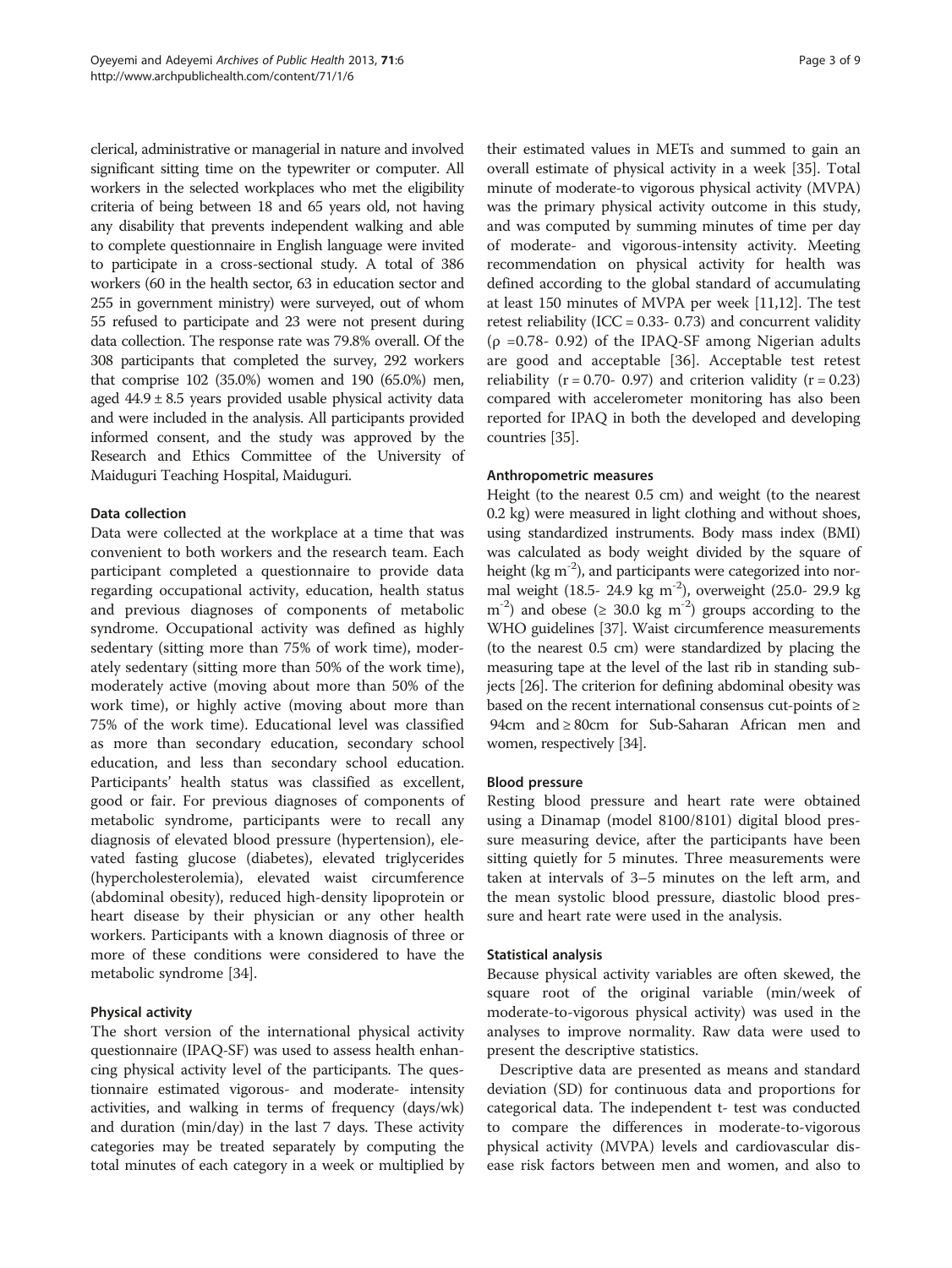compare MVPA and risk factors between participants who reported diagnosis of components of metabolic syndrome and those not reporting. One- Way ANOVA was carried out to explore the effect of occupational activity on BMI, waist circumference, blood pressure and MVPA. Pearson correlations coefficients were computed to investigate the relationship between MVPA and each of BMI, waist circumference and blood pressure. Multiple linear regressions were conducted as a secondary analyses to model for the predictors of MVPA and to control for the confounding influence of participants' sociodemographics on the associations between MVPA (dependent variable) and different risk factors of CVD (independent variables).

To reduce the potential for multicollinearity, only variables that seemed essential to the model were force-entered as independent variables in the first block of the regression model and removed stepwise in the second block. The modifying effects of gender on the associations between outcomes and risk factors of CVD were explored by including gender in most analyses, and variables for which there were significant interactions were separately explored for women and men. All analyses were conducted in SPSS 15.0 for Windows.

## Results

The general characteristics of the participants are shown in Table [1.](#page-1-0) More than 90% of the participants described their health as good or excellent. Hypertension (23.1%) was the most commonly reported health problem of the components of metabolic syndrome, and about half of the participants reported a previous diagnosis of metabolic syndrome (48.8%). More than 87% of the participants had more than secondary school education and most of the participants (70.5%) work in government ministry. The majority (58.5%) of the participants described their work activities as moderately or highly sedentary. About one-fourth of participants were obese (24.0%) and the prevalence of obesity was higher among women (42.1%). No participants in this study was classified as underweight  $\left($  < 18.5 kg m<sup>-2</sup>).

Table 2 shows the comparison of physical characteristics, CVD risk factors and physical activity level between men and women. Compared with men, women had significantly ( $p < 0.001$ ) higher mean BMI (29.4 kg/m<sup>2</sup> vs 24.8  $\text{kg/m}^2$ , t = 7.752) and waist circumference (96.1 cm vs 87.7 cm,  $t = 4.179$ ). Notably, the mean waist circumference of women was about 16 cm greater than the established criterion for obesity and health risk in women. Compared to men (123.8 min/wk), women were less physically active accumulating only 103 min/wk of MVPA  $(t = -2.704, p = 0.043)$ .

Participants who reported diagnoses of metabolic syndrome compared to those not reporting were older

| Table 2 Physical characteristics, physical activity level and |
|---------------------------------------------------------------|
| risk factors of cardiovascular diseases overall and by gender |

|                          | Total<br>$(n = 292)$ | Women<br>$(n = 102)$ | Men<br>$(n = 190)$ | p-value* |  |
|--------------------------|----------------------|----------------------|--------------------|----------|--|
| <b>Variables</b>         | Mean $\pm$ SD        | Mean ± SD            | Mean ± SD          |          |  |
| Age (years)              | $44.8 + 8.5$         | $44.6 + 8.8$         | $44.9 + 8.3$       | 0.697    |  |
| Weight (kg)              | $75.3 + 13.7$        | $78.8 + 14.5$        | $73.3 + 12.9$      | 0.002    |  |
| Height (m)               | $1.69 + 0.08$        | $1.64 + 0.08$        | $1.71 + 0.08$      | < 0.001  |  |
| BMI (kg/m <sup>2</sup> ) | $76.4 + 5.3$         | $79.4 + 5.6$         | $74.8 + 4.5$       | < 0.001  |  |
| WC (cm)                  | $90.7 \pm 16.9$      | $96.1 \pm 15.9$      | $87.7 \pm 16.7$    | < 0.001  |  |
| Heart rate<br>(beat/min) | $78.5 + 10.9$        | $79.2 + 10.4$        | $78.1 + 11.3$      | 0.436    |  |
| SBP (mm Hg)              | 129.2 + 16.8         | $129.4 + 18.9$       | $129.1 + 15.6$     | 0.875    |  |
| DBP (mm Hg)              | $81.3 + 10.5$        | $81.5 + 11.9$        | $81.2 \pm 9.7$     | 0.792    |  |
| MVPA (min/wk)            | $116.4 + 101.3$      | $102.7 + 103.3$      | $123.8 + 99.8$     | 0.043    |  |

SBP Systolic Blood Pressure.

DRP Diastolic Blood Pressure.

MVPA\_ Moderate-to-vigorous physical activity.

\*\_ Based on independent t-test statistics.

(48.1 years vs 43.3 years,  $p < 0.001$ ), have higher systolic blood pressure (140.4 mmHg vs 124.3 mmHg,  $p < 0.001$ ), heart rate (80.4 beat/min vs, 77.6 beat/min,  $p = 0.038$ ), waist circumference (96.9 cm vs  $87.6$  cm,  $p < 0.001$ ) and BMI (28.8 kg/m<sup>2</sup> vs 25.2 kg/m<sup>2</sup>, p < 0.001). Also, participants who reported diagnoses of metabolic syndrome accumulated less minutes of MVPA per week compared to participants who did not report diagnoses of metabolic syndrome (83.9 min/wk vs 132.0 min/wk,  $p < 0.001$ ) (Not shown in table). A significant modifying effect of gender  $(p = 0.047)$ but not of occupation  $(p = 0.528)$  was found. While pattern of findings in men was similar to that reported in the overall sample, only systolic blood pressure  $(p < 0.001)$  and waist circumference  $(p = 0.003)$  were significant between women who reported and do not report diagnoses of metabolic syndrome. Systolic blood pressure (138.8 mmHg vs 123.3 mmHg) and waist circumference (102.8 cm vs 93.4 cm) were higher among women who reported diagnoses of metabolic syndrome than those who did not report (Not shown in table).

Self-reported occupational activity had effects on CVD risk factors including health related MVPA (Table [3](#page-4-0)). Body mass index, waist circumference and blood pressure were significantly higher among participants who reported their work activities as highly sedentary compared with participants who reported their work as moderately active or highly active ( $p < 0.001$ ). On the other hands, participants who reported highly sedentary work activities tend to accumulate less minute of MVPA compared with participants who reported their work as moderately active or highly active  $(p < 0.001)$ . Gender specific findings were similar to the pattern in the overall sample with Body mass index, waist circumference and blood pressure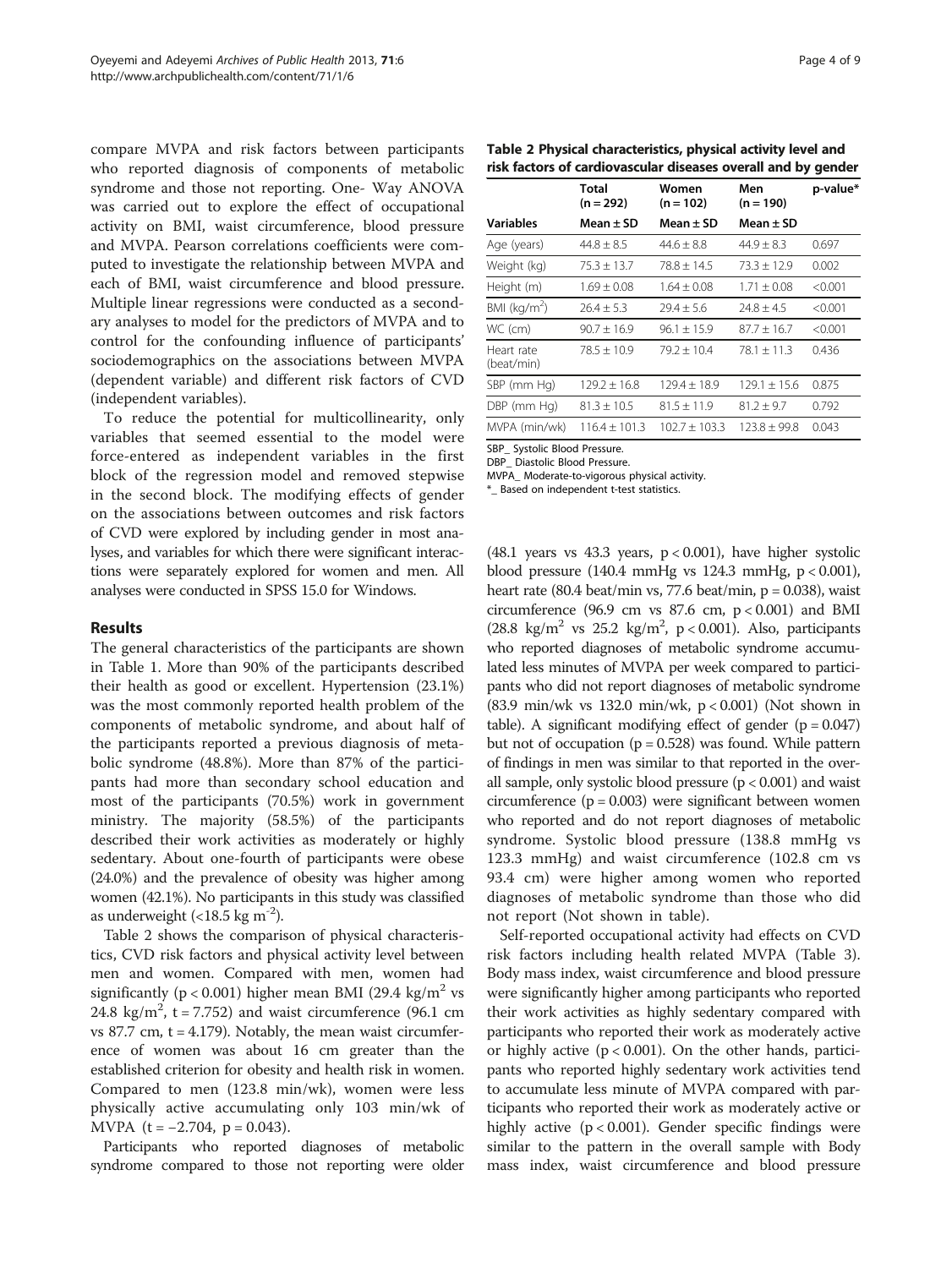| Occupation activity (n)    | MVPA (min/wk)     | BMI ( $kg/m2$ ) | WC (cm)         | SBP (mmHg)       |
|----------------------------|-------------------|-----------------|-----------------|------------------|
|                            | Mean $\pm$ SD     | Mean $\pm$ SD   | Mean $\pm$ SD   | Mean $\pm$ SD    |
| Highly sedentary (62)      | $34.1 + 25.3$     | $30.6 + 5.2$    | $104.5 + 10.4$  | $142.9 + 18.7$   |
| Moderately sedentary (109) | $111.7 + 97.4$    | $26.1 + 4.7$    | $89.3 + 12.8$   | $126.4 + 14.6$   |
| Moderately active (47)     | $148.5 \pm 106.6$ | $25.7 \pm 5.5$  | $89.2 \pm 23.7$ | $125.9 \pm 13.8$ |
| Highly active (74)         | $171.8 + 98.1$    | $23.7 + 3.7$    | $81.9 + 14.5$   | $123.8 + 13.8$   |
| F-value                    | 29.262            | 24.378          | 25.989          | 21.711           |
| p-value                    | < 0.001           | < 0.001         | < 0.001         | < 0.001          |

<span id="page-4-0"></span>Table 3 Association between occupational activity and physical activity level, BMI, waist circumference and blood pressure

MVPA\_ Moderate-to-vigorous physical activity.

BMI Body mass index.

WC\_ Waist circumference.

SBP\_ Systolic blood pressure.

significantly higher in both men and women who engaged in highly sedentary work activities compared to their counterparts who engaged in moderately active or highly active work activities.

Figure [1](#page-5-0) shows the relationships between health- related MVPA and BMI, waist circumference and systolic blood pressure. A modest inverse correlation between MVPA and BMI was detected (Figure [1](#page-5-0)A,  $r = -0.319$ ,  $p < 0.001$ ). Inverse correlations were also found between MVPA and waist circumference ( $r = -0.252$ ,  $p < 0.001$ , Figure [1](#page-5-0)B), and with systolic blood pressure ( $r = -0.224$ ,  $p < 0.001$ ). There was significant inverse relationship between MVPA and diastolic blood pressure  $(r = -0.194, p = 0.010)$  but not between MVPA and heart rate  $(r = -0.102, p = 0.075)$ . Patterns of significant findings  $(p < 0.001)$  similar to the results in the overall sample were found for both men (MVPA and BMI:  $r = -0.305$ ; MVPA and WC:  $r = -0.219$ ; MVPA and SBP,  $r = -0.200$ ) and women (MVPA and BMI, r = − 0.291; MVPA and WC, r = − 0.236; MVPA and SBP:  $r = -0.264$ .

Multiple regression analyses with age, gender, educational level, occupation and health status included as independent covariates was used to model health enhancing MVPA (Table [4\)](#page-5-0). Body mass index, waist circumference and systolic blood pressure were significant predictors of health enhancing MVPA in the overall model. While similar trend of inverse significant associations for all risk factors with health enhancing physical activity in the overall model was found in men, only body mass index and systolic blood pressure were significant and inversely associated with health enhancing MVPA in women.

#### **Discussion**

This study investigated the relationship between health enhancing physical activity and risk factors of cardiovascular diseases, and explored the effect of occupational activity on BMI, waist circumference, blood pressure and health enhancing physical activity in a working population of adults in Nigeria. Health enhancing physical activity was inversely related to body mass index, waist circumference and blood pressure. Consistently, health-related physical activity level has been reported to be inversely related to risk of CVD including body mass index, waist circumference, blood pressure, high density lipoprotein (HDL) and blood cholesterol levels in occupational groups [[26,32,33](#page-7-0)[,35](#page-8-0)-[40](#page-8-0)], and in the general population [\[27-30](#page-7-0)]. Our finding therefore seems to affirm a pattern that suggests that health enhancing physical activity can confer protection against the risks of CVD in a sample of Nigerian working population.

We found health enhancing physical activity to increase with more occupational activity, and more favorable CVD risk profiles among those who reported high occupational activity, suggesting that some of the relationship between health-enhancing physical activity and CVD risk factors was explained by occupational activity. Previous studies have emphasized the contribution of occupational activities to total physical activity [\[26,](#page-7-0)[41](#page-8-0)]. Low level of occupational physical activity has also been reported to independently accentuate the risks of CVD in many population [\[19,](#page-7-0)[39,42](#page-8-0)], including that of Nigeria [[32](#page-7-0)]. Plausibly, promoting occupational based physical activity may be a viable approach for improving health enhancing physical activity and control the risk of CVD in the Nigerian working population.

Not surprising, participants whose occupational activity was highly sedentary were found to have higher BMI, waist circumference and elevated blood pressure compared to those whose work activity was not sedentary. It is possible that work places that promote sedentariness may be contributory to the risks and the development of obesity and hypertension among employees in Nigeria. This is important because obesity and hypertension are strong risk factors that could erroneously be perceived as sign of affluent and remain largely asymptomatic, respectively, until they manifest in the development of chronic diseases. Typifying this paradox is the finding that majority of the participants reported their health as good and excellent despite the fact that most of them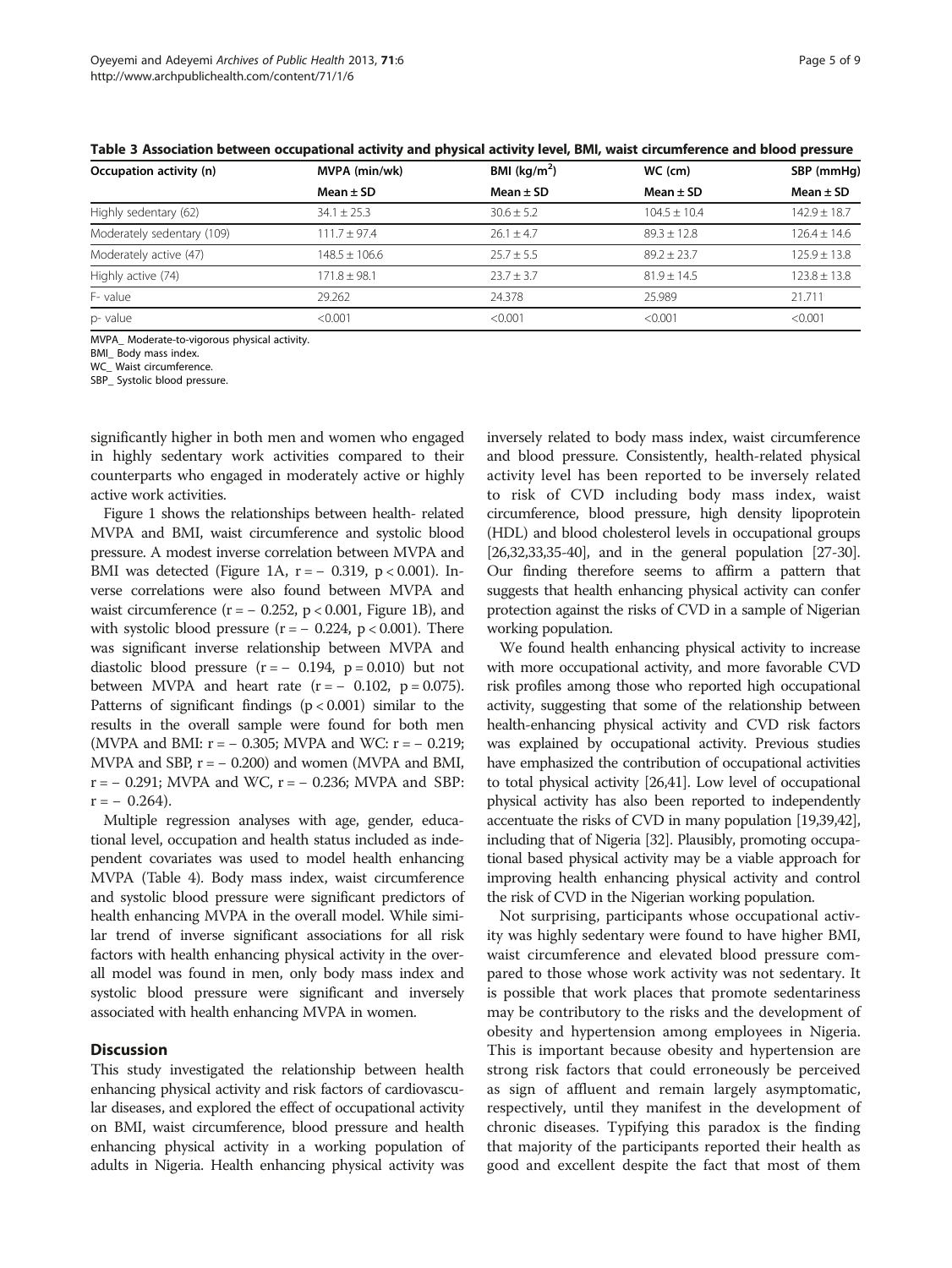<span id="page-5-0"></span>

Table 4 Multiple regression models for the relationship between health enhancing moderate-to-vigorous physical activity (MVPA) and body mass index, waist circumference and blood pressure, overall and by gender

| <b>Variables</b> | Overall  |         | Women    |       | Men      |         |
|------------------|----------|---------|----------|-------|----------|---------|
|                  | β        | р       | β        | р     | β        | р       |
| <b>BMI</b>       | $-0.297$ | < 0.001 | $-0.246$ | 0.029 | $-0.282$ | < 0.001 |
| WC.              | $-0.185$ | 0.005   | $-0.155$ | 0.153 | $-0.197$ | 0.016   |
| <b>SBP</b>       | $-0.192$ | 0.002   | $-0.187$ | 0.037 | $-0.186$ | 0.012   |
| <b>DBP</b>       | $-0.122$ | 0.054   | 0.079    | 0.465 | $-0.178$ | 0.042   |
| Age              | 0.035    | 0.545   | $-0.094$ | 0.535 | 0.063    | 0.430   |
| Gender           | $-0.005$ | 0.935   |          |       |          |         |
| Fducation        | 0.016    | 0.773   | $-0.009$ | 0.927 | 0.010    | 0.884   |
| Occupation       | 0.040    | 0.492   | 0.089    | 0.380 | 0.033    | 0.608   |
| Health Status    | $-0.120$ | 0.062   | $-0.056$ | 0.655 | $-0.167$ | 0.041   |

β- Standardized Regression Coefficient.

– Control not made for gender because data was split by gender.

BMI- Body Mass Index, WC- Waist Circumference, SBP- Systolic Blood Pressure, DBP- Diastolic Blood Pressure.

had previous diagnoses of one or more components of metabolic syndrome, were overweight/obese and did not meet the guideline for health enhancing physical activity. It may be timely to institute public health interventions that include education on the contribution of sedentary workplaces to risk of CVD in Nigeria.

Also worth noting is the high prevalence of obesity in the present study. With both measures of adiposity (BMI and waist circumference), women were consistently more obese than men. The prevalence of obesity found was considerably higher than that of the general adult population in Nigeria (24% vs 7.8%- 13.9%) [[1](#page-7-0)]. Perhaps, obesity is more of a problem to the working population in Nigeria because the influence of urbanization and adoption of western lifestyles is more pronounced among this group. However, a finding of this nature warrants urgent attention because persistent obesity can dysregulates the metabolic processes including the action of insulin on glucose-lipidfree fatty acid metabolism and can severely affects processes controlling blood glucose, blood pressure, and lipids metabolism [[43,44\]](#page-8-0). This often results in a cluster of conditions including dyslipidemia, hypercholesterolaemia, hypertension, type 2- diabetes mellitus, abdominal obesity and cardiovascular diseases, known as the metabolic syndrome with dire public health consequences [\[34](#page-7-0)[,43\]](#page-8-0).

Consistent with previous studies [\[26](#page-7-0)[,45,46\]](#page-8-0), we found higher adverse risk profiles of CVD including reduced level of health enhancing physical activity in those that have been diagnosed previously with factors associated with metabolic syndrome. Evidence suggests that individuals who are less fit have a 7-fold greater chance of developing the metabolic syndrome compared to fit and physically active individuals [\[45](#page-8-0)], and that sedentary individuals are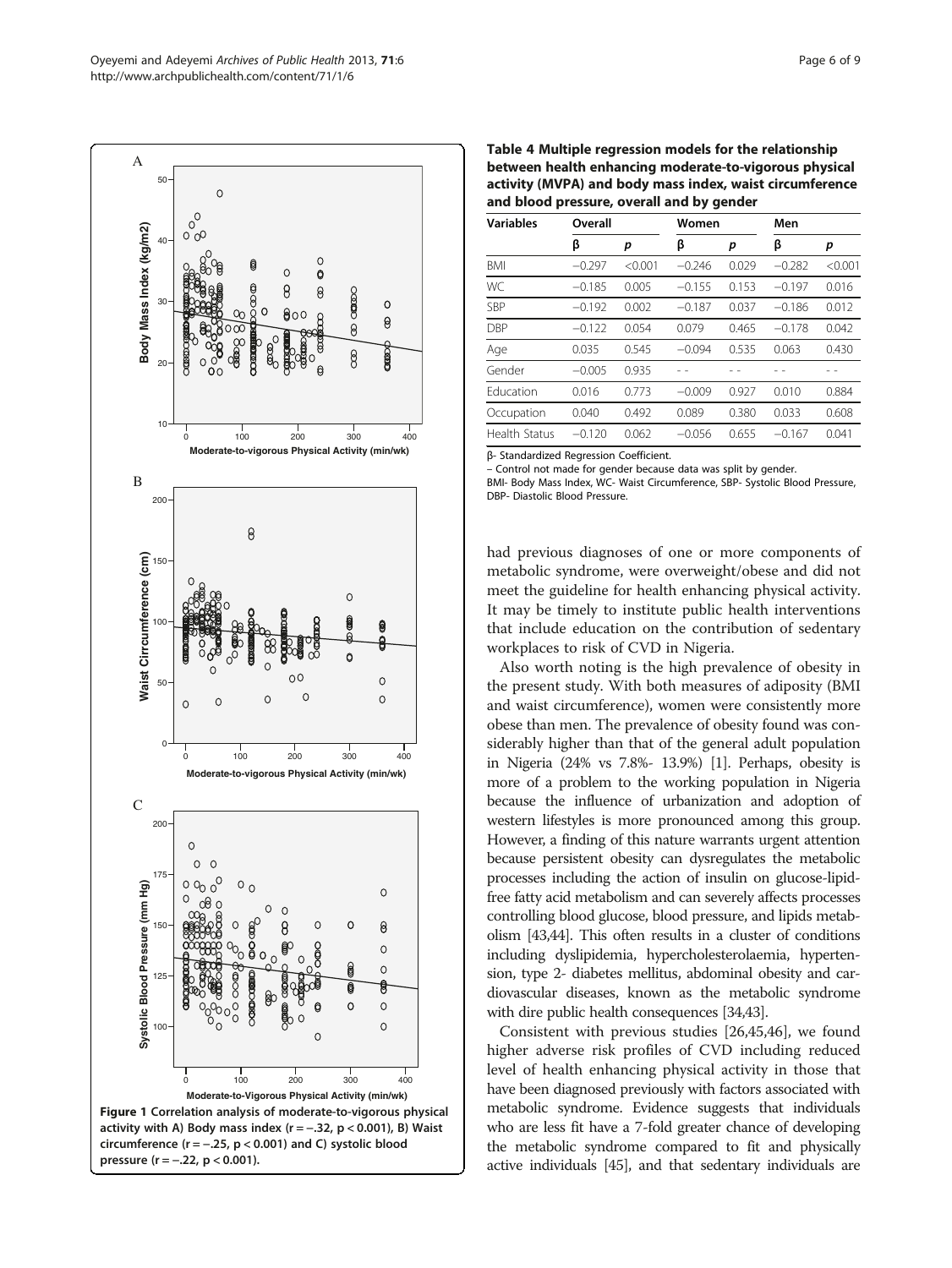more susceptible to suffer from or develop the metabolic syndrome [\[45,46\]](#page-8-0). Regular physical activity has been recommended as an effective preventative approach to modulate the metabolic syndrome [\[26](#page-7-0)[,43\]](#page-8-0), and this may be an important public health recommendation in Nigeria where chronic disease rates are rising.

Overall, our findings underscored the potential link between health enhancing physical activity and risk factors of emergent chronic diseases of urbanization in Nigeria. Because of the tremendous socio-economic changes associated with urbanization and upsurge in rural–urban migration occurring in Nigeria, many people are likely adopting sedentary lifestyles and putting themselves at risk of chronic diseases. Motorized transportation seems to have become dominant in most urban cities in Nigeria thereby reducing active forms of transportation like walking and bicycling. This is especially apparent in the working populations who are more likely to own a car compared to the unemployed populations. Also, advances in technology and introduction of numerous modern labour saving devices into Nigeria could be contributing negatively to people's activity patterns. Although desirable for efficiency, increasing computerization and mechanization at many government workplaces in Nigeria could lead to reduce occupational activity and subsequently to decline in overall physical activity. People in Nigeria are likely to be receptive to the advances brought by urbanization because they could be considered to be associated with improved standard of living and socioeconomic progress [\[2\]](#page-7-0). However, urbanization accentuates physically inactive lifestyles and increases the risk of CVD and numerous chronic diseases. Promotion of physically active lifestyles is particularly important in a developing country like Nigeria, because physical inactivity is not only the fourth leading cause of death worldwide but most of these deaths are occurring in developing countries [\[5,6,](#page-7-0)[47](#page-8-0)].

The strength of this study was a sample that was selected to represent varying level of occupational activities that enables us to explore the independent effect of occupational activity on risk factors of CVD and health-enhancing physical activity. Also, the objective assessment of BMI, waist circumference, blood pressure and the use of current international health related guideline for sufficient healthrelated physical [[11,12\]](#page-7-0) were other strengths of this study. However, this study has some important limitations which should be considered when interpreting the findings. First, the use of government employees produced a sample of relatively high socioeconomic status which may reduce generalizability of results to other Nigerian samples, especially women and those in rural populations with traditional jobs. Our sample did not include unemployed Nigerians who were mostly women, and was limited to the urbanized population with potential for modern jobs, thereby biasing our findings in favor of employed men and urbanized population. However, previous Nigerian studies

have consistently found higher prevalence of CVD risk factors and metabolic syndrome in studies of urban populations compared with rural populations [\[3,4](#page-7-0)[,48,49](#page-8-0)], suggesting that public health burden of chronic diseases in Nigeria increases as the population transits from rural subsistence agricultural setting to a more westernized society. A second limitation was the use of self-report measure of physical activity as opposed to objective. Self-report measures of physical activity are prone to misinterpretation, social desirability bias and inaccurate recall of intensity, frequency and duration of physical activity [[50,51](#page-8-0)]. Third, the study did not include measures of fasting blood glucose, serum lipid profiles and diets which are important risk factors of CVD [\[38](#page-8-0),[39,42\]](#page-8-0). A fourth limitation was that the cross-sectional design utilized does not allow for causal relationships to be determined. However, given the limited literature in this field in Nigeria, correlational studies such as this can provide leads for researchers and policy makers in planning future work or interventions to prevent and control the risk of CVD.

Despite these limitations, the present study of Nigerian working population may have practical relevance for policy on prevention and control of CVD in Nigeria. Generally, rapid urbanization and lifestyle changes have negatively impacted physical activity behaviors of adults in Nigeria. Particularly, the increased access to automobiles and the use of technology such as computers and elevators at work seem to be contributing to the decline in transport- and occupational- related physical activity in this country. Low occupational physical activity can obviously reduce total daily physical activity [[26](#page-7-0)[,41](#page-8-0),[52,53\]](#page-8-0), and has been documented for many years to be consistently and independently associated with negative health status [[54-56\]](#page-8-0). World-wide, the workplace is increasingly becoming the focus of detection and intervention programs that include physical activity to reduce the risk of CVD and other chronic diseases [[39,40,56](#page-8-0),[57\]](#page-8-0). Given that many adults in Nigeria are employed (59% of women and 80% of men) [[58\]](#page-8-0), and are expected to spend a considerable part of their daily time at work, promoting and encouraging health enhancing physical activity at work places could therefore be a practical and effective approach for preventing and controlling the risk of CVD and other chronic diseases in the Nigerian population.

## Conclusions

In conclusion, low level of health-enhancing physical activity in Nigerian working population was related to elevated BMI, waist circumference and blood pressure. High occupational activity was significantly associated with more health-enhancing physical activity but with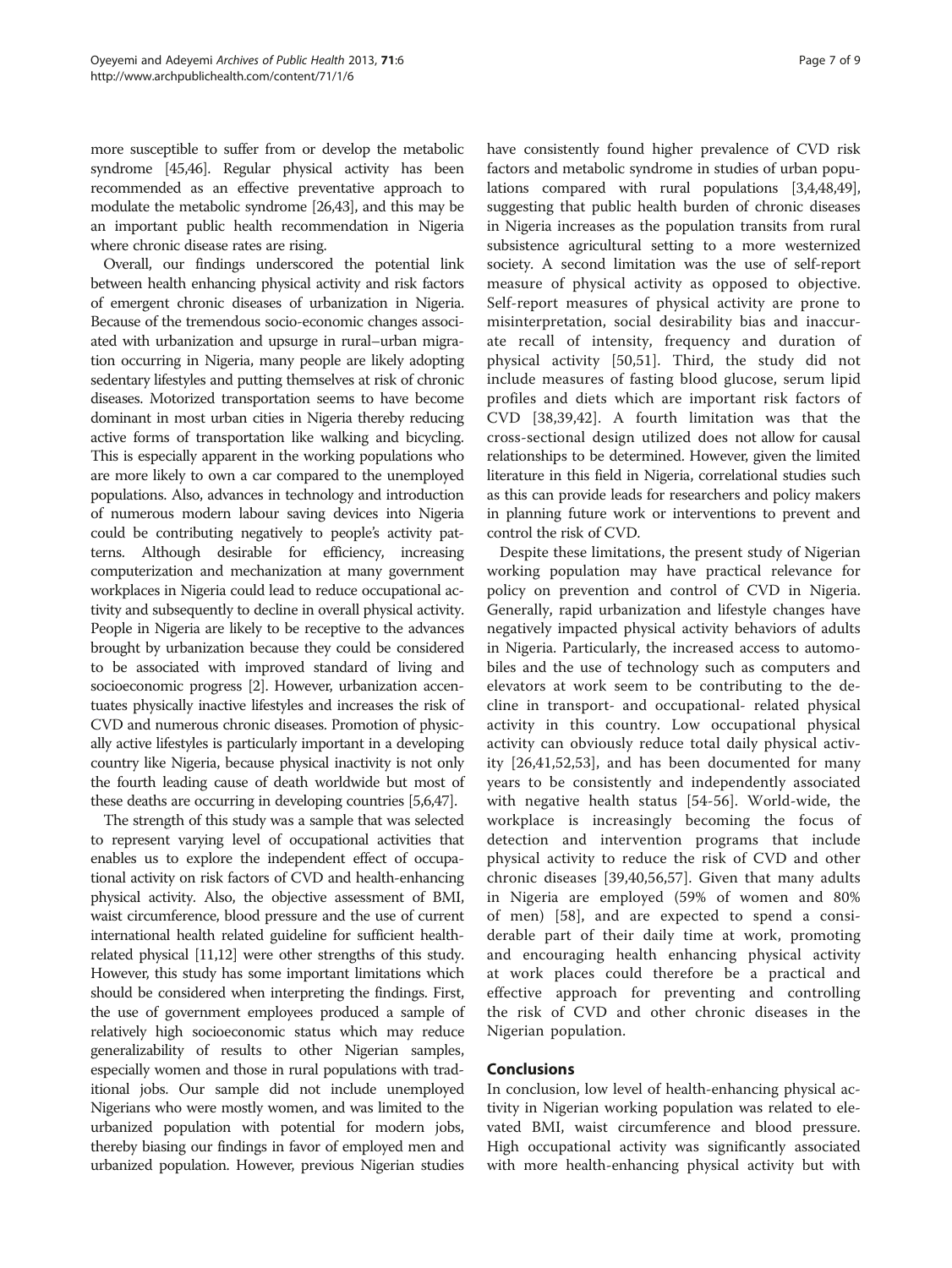<span id="page-7-0"></span>lower BMI, waist circumference and blood pressure. Engaging in health enhancing physical activity may be effective for primary prevention of CVD risk factors in Nigeria. Future studies in larger heterogeneous samples are needed in order to generalize these findings to other Nigerian population.

#### Competing interests

The authors declare that there is no competing interest.

#### Authors' contributions

ALO conceived and designed the study, analyzed and interpreted the data, drafted and revised the manuscript and gave approval for the final version. OA participated in the design of the study and was responsible for data acquisition. Both authors read and approved the manuscript.

#### Acknowledgements

The authors wish to thank Dr. Adetoyeje Oyeyemi, the Head of Department of Physiotherapy, University of Maiduguri, Nigeria for providing supports and technical help during the conduct of the study.

#### Received: 16 January 2013 Accepted: 5 April 2013 Published: 11 April 2013

#### References

- 1. World Health Organization: WHO global infobase. Data for saving lifes. World Health Organization; 2010. [https://apps.who.int/infobase/Indicators.aspx.](https://apps.who.int/infobase/Indicators.aspx) August 02, 2012.
- 2. Olayinka K, Soyibo A, Atinmo T: Impact of globalization on food consumption, health and nutrition in Nigeria. In Globalization of food systems in developing countries: impact on food security and nutrition. Food and Nutrition Paper 83. Food and Agricultural Organization of the United Nations. 2004.<http://ftp.fao.org/docrep/fao/007/y5736e/y5736e00.pdf>. December 19, 2010.
- 3. Adediran O, Akintunde AA, Edo AE, Opadijo OG, Araoye AM: Impact of urbanization and gender on frequency of metabolic syndrome among native Abuja settlers in Nigeria. J Cardiovasc Dis Res 2012, 3:191–196.
- 4. Okeahialam BN, Ogbonna C, Otokwula AE, Joseph DE, Chuhwak EK, Isiguzoro IO: Cardiovascular epidemiological transition in a rural habitat of Nigeria: the case of Mangu local government area. West Afr J Med 2012, 31:14–18.
- 5. Lee IM, Shiroma EJ, Lobelo F, Puska P, Blair SN, Katzmarzyk PI, for the Lancet physical activity series working group: Effect of physical inactivity on major non-communicable diseases worldwide: an analysis of burden of diseases and life expectancy. Lancet 2012, 380:219–229.
- 6. Kohl HW 3rd, Criag CL, Lambert EV, Inoue S, Alkandari JR, Leetongin G, for the Lancet physical activity series working group, et al: The pandemic of physical inactivity: global action for public health. Lancet 2012, 380:294–305.
- 7. Blair SN, Morris JN: Healthy hearts- and the universal benefits of being physically active: physical activity and health. Ann Epidemiol 2009, 19:253–256.
- 8. Smith SC Jr: Reducing the global burden of ischemic heart disease and stroke: a challenge for the cardiovascular community and the United Nations. Circulation 2011, 124:278–279.
- 9. Miilunpalo S: Evidence and theory of promotion of health-enhancing physical activity. Public Health Nutr 2001, 4:725–728.
- 10. Smith A, Bird S: From evidence to policy: reflections on emerging themes in health-enhancing physical activity. J Sports Sci 2004, 22:791-799.
- 11. Haskell WL, Lee I-M, Pate RP, Powell KE, Blair SN, Franklin BA, et al: Physical activity and public health: updated recommendation for adults from the American College of Sports Medicine and the American Heart Association. Circulation 2007, 116:1081–1093.
- 12. World Health Organization: Global recommendations on physical activity for health. Geneva: World Health Organization; 2010.
- 13. Ogwumike OO, Kaka B, Adegbemigun O, Abiona T: Health-related and socio-demographic correlates of physical activity level amongst urban menopausal women in Nigeria. Maturitas 2012, 73:349–353.
- 14. Adeniyi A, Idowu O, Ogwumike O, Adeniyi C: Comparative influence of self-efficacy, social support and perceived barriers on low physical

activity development in patients with type 2 diabetes, hypertension or stroke. Ethiop J Health Sci 2012, 22:113-119.

- 15. Balogun MO, Sulyman BO, Akinwusi PO: A comparison of the cardiovascular responses to treadmill and bicycle ergometer exercise in healthy male Nigerians. Afr J Med Med Sci 1997, 26:27-30.
- 16. Lamina S: Effects of continuous and interval training programs in the management of hypertension: a randomized controlled trial. J Clin Hypertens 2010, 12:841–849.
- 17. Ibhazehiebo K, Dimkpa UI, Iyawe VI: Hypertension, and blood pressure response to graded exercise in young obese and non-athletic Nigerian university students. Niger J Physiol Sci 2007, 22:37–42.
- 18. Iyawe VI, Ighoroje AD, Iyawe HO: Changes in blood pressure and serum cholesterol following exercise training in Nigerian hypertensive subjects. J Hum Hypertens 1996, 10:483–487.
- 19. US Department Surgeon General: Physical activity and health: a report of the Surgeon General. Atlanta: US Department of Health and Human Services, Centers for Disease Control and Prevention, National Center for Chronic Disease Prevention and Health Promotion; 1996.
- 20. Nordgren B, Friden C, Demmelmaier I, Bergstrom G, Opava CH: Long-term health-enhancing physical activity in rheumatoid arthritis- the PARA 2010 study. BMC Public Health 2012, 12:397.
- 21. United Nations General Assembly: Political declaration of the high-level meeting of the general assembly on the prevention and control of noncommunicable diseases. 2011. Sep 16, Available at: [http://www.un.org/ga/](http://www.un.org/ga/search/view_doc.asp?symbol) [search/view\\_doc.asp?symbol](http://www.un.org/ga/search/view_doc.asp?symbol) = A/66/L.1 (accessed February 21, 2013).
- 22. de Oliveira CM, Melo SR, Mota AM, Kubrusly M: Non-high-density lipoprotein cholesterol and its correlation with anthropometric markers of cardiovascular risk in hemodialysis. J Ren Nutr 2012, 22:251–257.
- 23. Sivasankaran S, Nair MK, Babu G, Zufikar AM: Need for better anthropometric markers for prediction of cardiovascular risk in nutritionally stunted populations. Indian J Med Res 2011, 133:557–559.
- 24. Mirmiran P, Esmaillzadeh A, Azizi F: Detection of cardiovascular risk factors by anthropometric measures in Tehranian adults: receiver operating characteristic (ROC) curve analysis. Eur J Clin Nutr 2004, 58:1110-1118.
- 25. Chen L, Peeters A, Magliano DJ, Shaw JE, Welborn TA, Wolfe R, et al: Anthropometric measures and absolute cardiovascular risk estimates in the Australian Diabetes, Obesity and Lifestyle (AusDiab) Study. Eur J Cardiovasc Prev Rehabil 2007, 14:740–745.
- 26. Chan CB, Spangler E, Valcour J, Tudor-Locke C: Cross- sectional relationship of pedometer- determined ambulatory activity to indicators of health. Obes Res 2003, 11:1563–1570.
- 27. Luke A, Dugas LR, Durazo-Arvizu RA, Cao G, Cooper RS: Assessing physical activity and its relationship to cardiovascular risk factors: NHANES 2003–2006. BMC Public Health 2011, 11:387.
- 28. Furie GL, Desai MM: Active Transportation and cardiovascular disease risk factors in U.S. Adults. Am J Prev Med 2012, 43:621–628.
- 29. Li J, Siegrist J: Physical activity and risk of cardiovascular disease-a meta-analysis of prospective cohort studies. Int J Environ Res Public Health 2012, 9:391–407.
- 30. Muhihi A, Njelekela M, Mpembeni R, Masesa Z, Kitamori K, Mori M, et al: Physical activity and cardiovascular disease risk factors among young and middle aged men in urban Mwanza, Tanzania. Pan Afr Med J 2012, 11:11.
- 31. Aderibigbe OR, Pisa PT, Mamabolo RL, Kruger HS, Vorster HH: The relationship between indices of iron status and selected anthropometric cardiovascular disease risk markers in an African population: the THUSA study. Cardiovasc J Afr 2011, 22:249-256.
- 32. Forrest KYZ, Bunker CH, Kriska AM, Ukoli FAM, Huston SL, Markovic N: Physical activity and cardiovascular risk factors in a developing population. Med Sci Sports Exerc 2000, 33:1598–1604.
- Olatunbosun ST, Kaufman JS, Cooper RS, Bella AF: Hypertension in a black population: prevalence and biosocial determinants of high blood pressure in a group of urban Nigerians. J Hum Hypertens 2000, 14:249–257.
- 34. Alberti KGMM, Eckel RH, Grundy SM, Zimmet PZ, Cleeman JI, Donato KA, et al: Harmonizing the metabolic syndrome: a joint interim statement of the International Diabetes Federation Task Force on Epidemiology and Prevention; National Heart, Lung, and Blood Institute; American Heart Association; World Heart Federation; International Atherosclerosis Society; and International Association for the Study of Obesity. Circulation 2009, 120:1640–1645.